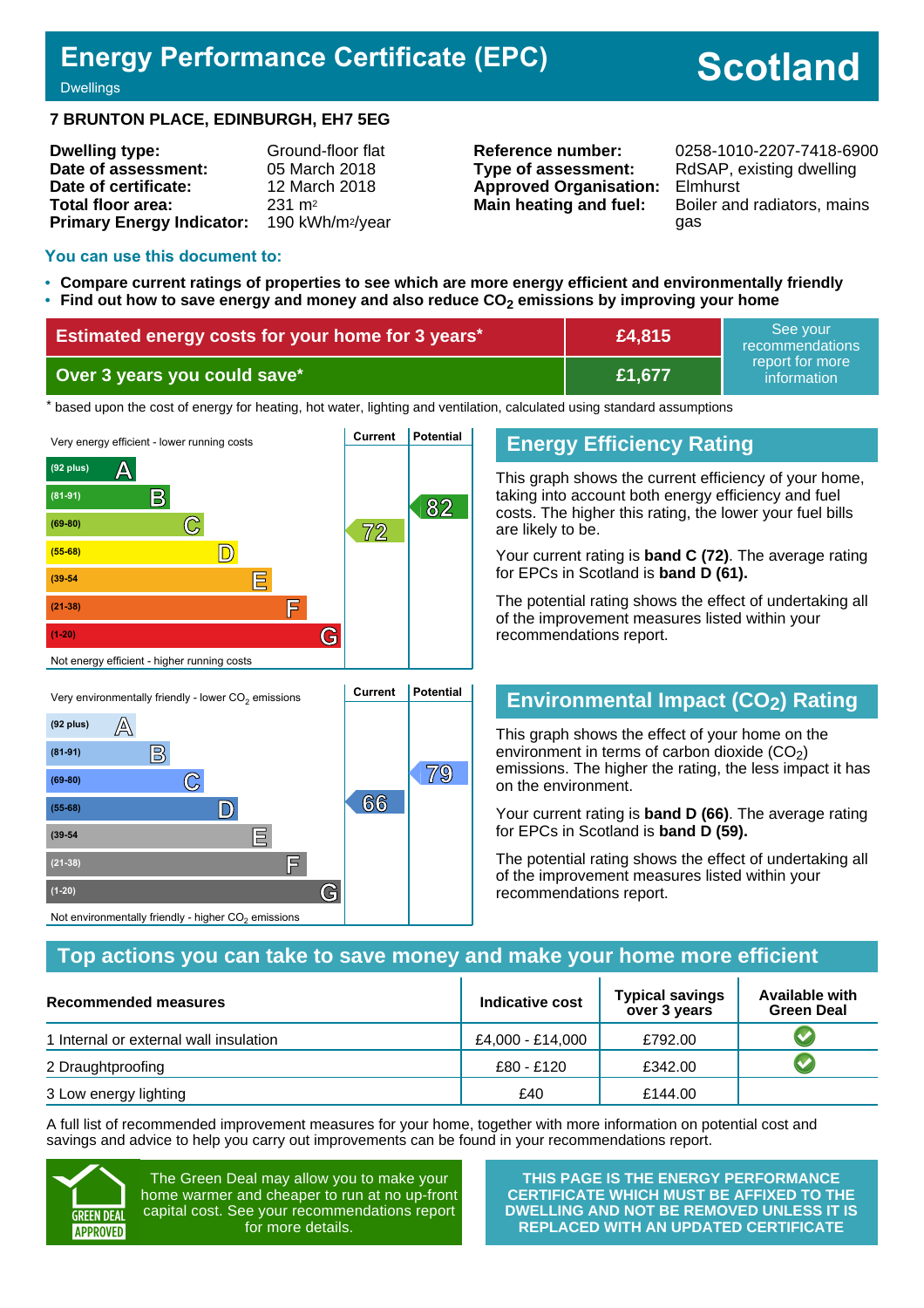## **Summary of the energy performance related features of this home**

This table sets out the results of the survey which lists the current energy-related features of this home. Each element is assessed by the national calculation methodology; 1 star = very poor (least efficient), 2 stars = poor, 3 stars = average, 4 stars = good and 5 stars = very good (most efficient). The assessment does not take into consideration the condition of an element and how well it is working. 'Assumed' means that the insulation could not be inspected and an assumption has been made in the methodology, based on age and type of construction.

| <b>Element</b>        | <b>Description</b>                                           | <b>Energy Efficiency</b> | Environmental |
|-----------------------|--------------------------------------------------------------|--------------------------|---------------|
| Walls                 | Sandstone or limestone, as built, no insulation<br>(assumed) | ★★☆☆☆                    | ★★☆☆☆         |
| Roof                  | (another dwelling above)                                     |                          |               |
| Floor                 | (another dwelling below)                                     |                          |               |
| Windows               | Single glazed                                                | ★☆☆☆☆                    | ★☆☆☆☆         |
| Main heating          | Boiler and radiators, mains gas                              | ★★★★☆                    | ★★★★☆         |
| Main heating controls | Programmer and room thermostat                               | ★★★☆☆                    | ★★★☆☆         |
| Secondary heating     | None                                                         |                          |               |
| Hot water             | From main system                                             | ★★★★☆                    | ★★★★☆         |
| Lighting              | Low energy lighting in 50% of fixed outlets                  | ★★★★☆                    | ★★★★☆         |

## **The energy efficiency rating of your home**

Your Energy Efficiency Rating is calculated using the standard UK methodology, RdSAP. This calculates energy used for heating, hot water, lighting and ventilation and then applies fuel costs to that energy use to give an overall rating for your home. The rating is given on a scale of 1 to 100. Other than the cost of fuel for electrical appliances and for cooking, a building with a rating of 100 would cost almost nothing to run.

As we all use our homes in different ways, the energy rating is calculated using standard occupancy assumptions which may be different from the way you use it. The rating also uses national weather information to allow comparison between buildings in different parts of Scotland. However, to make information more relevant to your home, local weather data is used to calculate your energy use,  $CO<sub>2</sub>$  emissions, running costs and the savings possible from making improvements.

### **The impact of your home on the environment**

One of the biggest contributors to global warming is carbon dioxide. The energy we use for heating, lighting and power in our homes produces over a quarter of the UK's carbon dioxide emissions. Different fuels produce different amounts of carbon dioxide for every kilowatt hour (kWh) of energy used. The Environmental Impact Rating of your home is calculated by applying these 'carbon factors' for the fuels you use to your overall energy use.

The calculated emissions for your home are 33 kg  $CO<sub>2</sub>/m<sup>2</sup>/yr$ .

The average Scottish household produces about 6 tonnes of carbon dioxide every year. Based on this assessment, heating and lighting this home currently produces approximately 7.8 tonnes of carbon dioxide every year. Adopting recommendations in this report can reduce emissions and protect the environment. If you were to install all of these recommendations this could reduce emissions by 2.9 tonnes per year. You could reduce emissions even more by switching to renewable energy sources.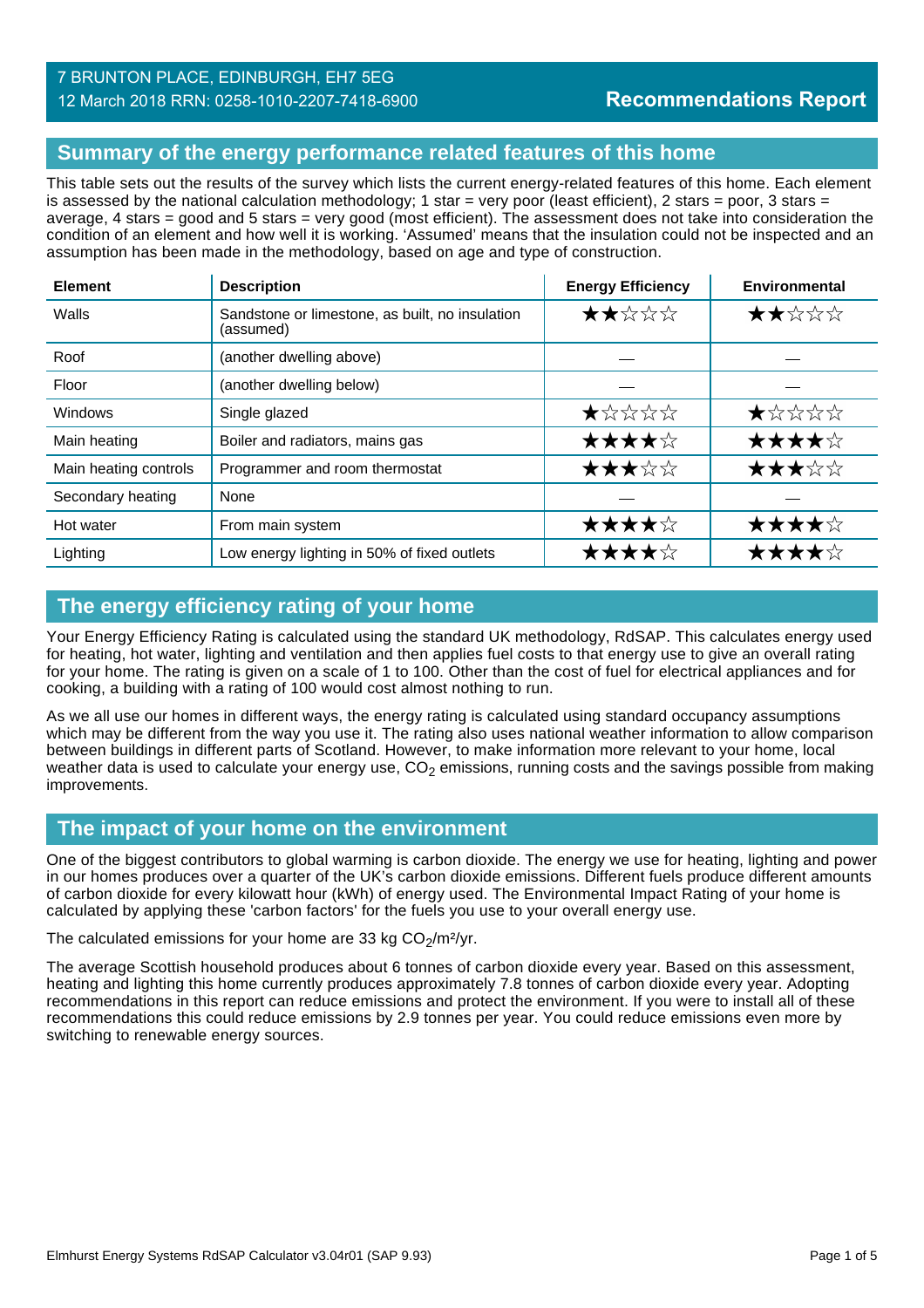### 7 BRUNTON PLACE, EDINBURGH, EH7 5EG 12 March 2018 RRN: 0258-1010-2207-7418-6900

## **Estimated energy costs for this home**

| <b>EDITION OF STRING AND TO MANY HOLDING</b> |                             |                               |                                 |  |
|----------------------------------------------|-----------------------------|-------------------------------|---------------------------------|--|
|                                              | <b>Current energy costs</b> | <b>Potential energy costs</b> | <b>Potential future savings</b> |  |
| <b>Heating</b>                               | £3,807 over 3 years         | £2,289 over 3 years           |                                 |  |
| <b>Hot water</b>                             | £498 over 3 years           | £501 over 3 years             | <b>You could</b>                |  |
| Lighting                                     | £510 over 3 years           | £348 over 3 years             | save £1,677                     |  |
|                                              | Totals $£4,815$             | £3,138                        | over 3 years                    |  |

These figures show how much the average household would spend in this property for heating, lighting and hot water. This excludes energy use for running appliances such as TVs, computers and cookers, and the benefits of any electricity generated by this home (for example, from photovoltaic panels). The potential savings in energy costs show the effect of undertaking all of the recommended measures listed below.

### **Recommendations for improvement**

The measures below will improve the energy and environmental performance of this dwelling. The performance ratings after improvements listed below are cumulative; that is, they assume the improvements have been installed in the order that they appear in the table. Further information about the recommended measures and other simple actions to take today to save money is available from the Home Energy Scotland hotline which can be contacted on 0808 808 2282. Before carrying out work, make sure that the appropriate permissions are obtained, where necessary. This may include permission from a landlord (if you are a tenant) or the need to get a Building Warrant for certain types of work.

| <b>Recommended measures</b> |                                                                   | <b>Indicative cost</b> | <b>Typical saving</b> | <b>Rating after improvement</b> |                    | <b>Green</b> |
|-----------------------------|-------------------------------------------------------------------|------------------------|-----------------------|---------------------------------|--------------------|--------------|
|                             |                                                                   |                        | per year              | <b>Energy</b>                   | <b>Environment</b> | <b>Deal</b>  |
| 1                           | Internal or external wall insulation                              | £4,000 - £14,000       | £264                  | C 77                            | C 73               | $\bigcirc$   |
| 2                           | Draughtproofing                                                   | £80 - £120             | £114                  | C 78                            | C 75               |              |
| 3                           | Low energy lighting for all fixed<br>outlets                      | £40                    | £48                   | C 79                            | C 75               |              |
| $\overline{4}$              | Replace single glazed windows with<br>low-E double glazed windows | £3,300 - £6,500        | £133                  | <b>B</b> 82                     | C79                |              |

Measures which have a green deal tick  $\blacktriangledown$  are likely to be eligible for Green Deal finance plans based on indicative costs. Subsidy also may be available for some measures, such as solid wall insulation. Additional support may also be available for certain households in receipt of means tested benefits. Measures which have an orange tick  $\bullet$  may need additional finance. To find out how you could use Green Deal finance to improve your property, visit www.greenerscotland.org or contact the Home Energy Scotland hotline on 0808 808 2282.

## **Choosing the right improvement package**

For free and impartial advice on choosing suitable measures for your property, contact the Home Energy Scotland hotline on 0808 808 2282 or go to www.greenerscotland.org.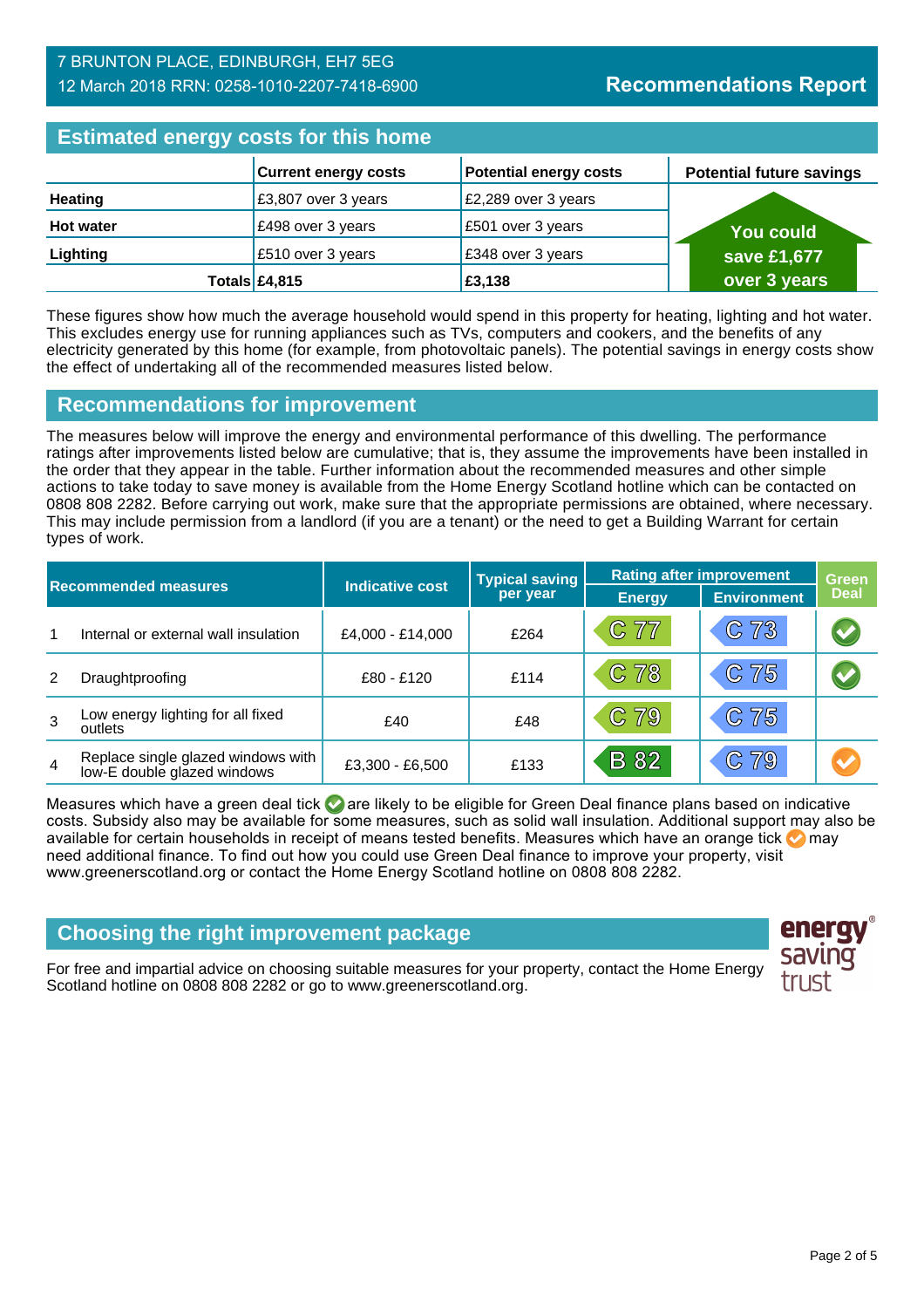## **About the recommended measures to improve your home's performance rating**

This section offers additional information and advice on the recommended improvement measures for your home

#### **1 Internal or external wall insulation**

Internal or external wall insulation involves adding a layer of insulation to either the inside or the outside surface of the external walls, which reduces heat loss and lowers fuel bills. As it is more expensive than cavity wall insulation it is only recommended for walls without a cavity, or where for technical reasons a cavity cannot be filled. Internal insulation, known as dry-lining, is where a layer of insulation is fixed to the inside surface of external walls; this type of insulation is best applied when rooms require redecorating. External solid wall insulation is the application of an insulant and a weather-protective finish to the outside of the wall. This may improve the look of the home, particularly where existing brickwork or rendering is poor, and will provide longlasting weather protection. Further information can be obtained from the National Insulation Association (www.nationalinsulationassociation.org.uk). It should be noted that a building warrant is required for the installation of external wall insulation. Planning permission may also be required and that building regulations apply to external insulation so it is best to check with your local authority on both issues.

#### **2 Draughtproofing**

Fitting draughtproofing, strips of insulation around windows and doors, will improve the comfort in the home. A contractor can be employed but draughtproofing can be installed by a competent DIY enthusiast.

#### **3 Low energy lighting**

Replacement of traditional light bulbs with energy saving bulbs will reduce lighting costs over the lifetime of the bulb, and they last many times longer than ordinary light bulbs. Low energy lamps and fittings are now commonplace and readily available. Information on energy efficiency lighting can be found from a wide range of organisations, including the Energy Saving Trust (http://www.energysavingtrust.org.uk/home-energyefficiency/lighting).

#### **4 Double glazed windows**

Double glazing is the term given to a system where two panes of glass are made up into a sealed unit. Replacing existing single-glazed windows with double-glazed windows will improve comfort in the home by reducing draughts and cold spots near windows. Double-glazed windows may also reduce noise, improve security and combat problems with condensation. Building regulations apply to this work and planning permission may also be required, so it is best to check with your local authority on what standards need to be met. A building warrant is not required if the windows comply with the current requirements.

#### **Low and zero carbon energy sources**

Low and zero carbon (LZC) energy sources are sources of energy that release either very little or no carbon dioxide into the atmosphere when they are used. Installing these sources may help reduce energy bills as well as cutting carbon.

**LZC energy sources present:** There are none provided for this home

#### **Your home's heat demand**

You could receive Renewable Heat Incentive (RHI) payments and help reduce carbon emissions by replacing your existing heating system with one that generates renewable heat and, where appropriate, having your loft insulated and cavity walls filled. The estimated energy required for space and water heating will form the basis of the payments. For more information go to www.energysavingtrust.org.uk/scotland/rhi.

| <b>Heat demand</b>           | <b>Existing dwelling</b> | Impact of loft<br>insulation | Impact of cavity<br>wall insulation | Impact of solid wall<br>insulation |
|------------------------------|--------------------------|------------------------------|-------------------------------------|------------------------------------|
| Space heating (kWh per year) | 25,908                   | N/A                          | N/A                                 | (5,922)                            |
| Water heating (kWh per year) | 3.571                    |                              |                                     |                                    |

#### **Addendum**

This dwelling has stone walls and so requires further investigation to establish whether these walls are of cavity construction and to determine which type of wall insulation is best suited.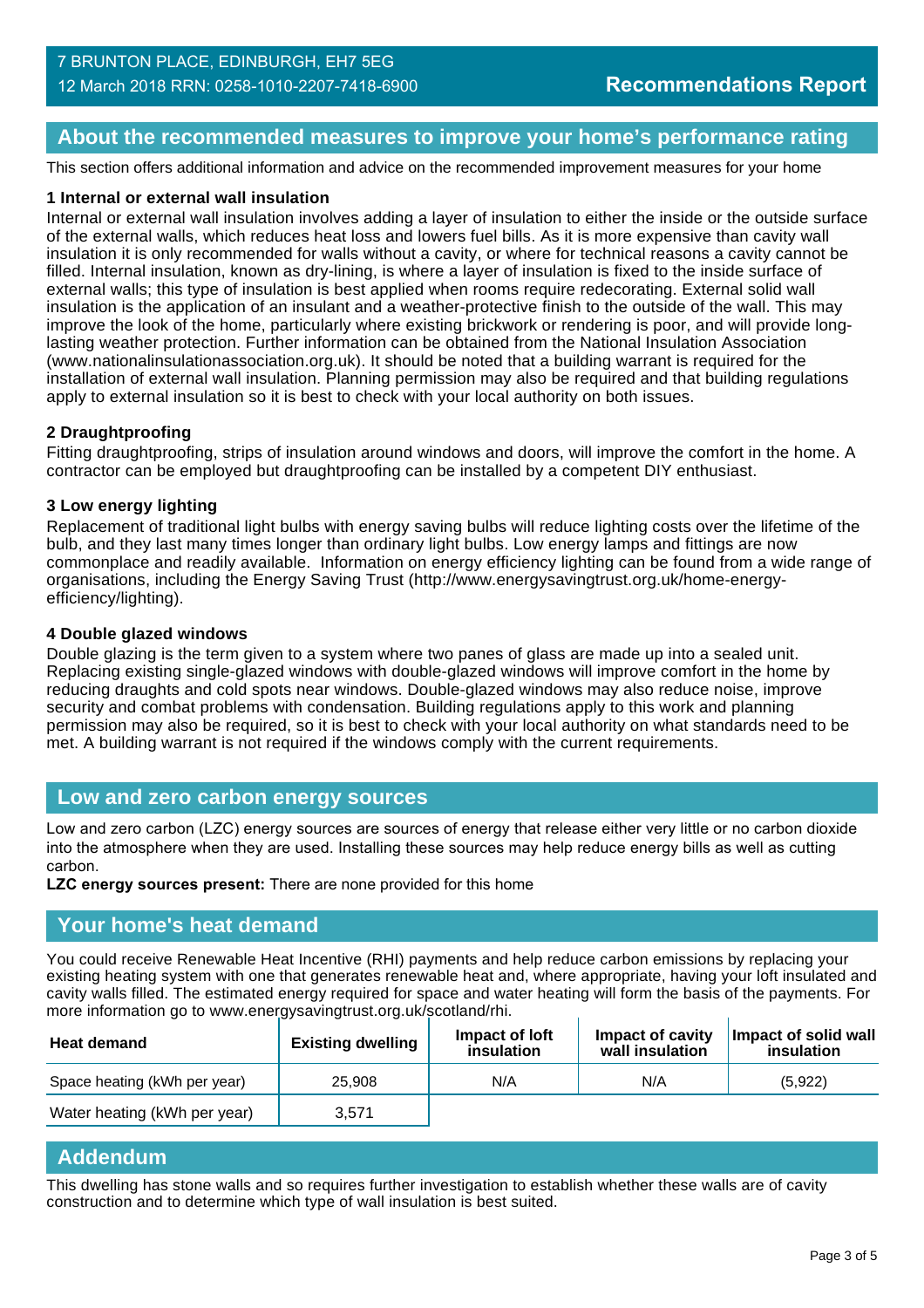#### 7 BRUNTON PLACE, EDINBURGH, EH7 5EG 12 March 2018 RRN: 0258-1010-2207-7418-6900

## **About this document**

This Recommendations Report and the accompanying Energy Performance Certificate are valid for a maximum of ten years. These documents cease to be valid where superseded by a more recent assessment of the same building carried out by a member of an Approved Organisation.

The Energy Performance Certificate and this Recommendations Report for this building were produced following an energy assessment undertaken by an assessor accredited by Elmhurst (www.elmhurstenergy.co.uk), an Approved Organisation Appointed by Scottish Ministers. The certificate has been produced under the Energy Performance of Buildings (Scotland) Regulations 2008 from data lodged to the Scottish EPC register. You can verify the validity of this document by visiting www.scottishepcregister.org.uk and entering the report reference number (RRN) printed at the top of this page.

| Assessor's name:            | Mr. Kevin Dempsey                      |
|-----------------------------|----------------------------------------|
| Assessor membership number: | EES/019190                             |
| Company name/trading name:  | Landlord Compliance (Scotland) Limited |
| Address:                    | 76C Inveresk Road                      |
|                             | Musselburgh                            |
|                             | <b>EH21 7BQ</b>                        |
| Phone number:               | 07973 304920                           |
| Email address:              | kevin@legionellaedinburgh.com          |
| Related party disclosure:   | No related party                       |

If you have any concerns regarding the content of this report or the service provided by your assessor you should in the first instance raise these matters with your assessor and with the Approved Organisation to which they belong. All Approved Organisations are required to publish their complaints and disciplinary procedures and details can be found online at the web address given above.

#### **Use of this energy performance information**

Once lodged by your EPC assessor, this Energy Performance Certificate and Recommendations Report are available to view online at www.scottishepcregister.org.uk, with the facility to search for any single record by entering the property address. This gives everyone access to any current, valid EPC except where a property has a Green Deal Plan, in which case the report reference number (RRN) must first be provided. The energy performance data in these documents, together with other building information gathered during the assessment is held on the Scottish EPC Register and is available to authorised recipients, including organisations delivering energy efficiency and carbon reduction initiatives on behalf of the Scottish and UK governments. A range of data from all assessments undertaken in Scotland is also published periodically by the Scottish Government. Further information on these matters and on Energy Performance Certificates in general, can be found at www.gov.scot/epc.